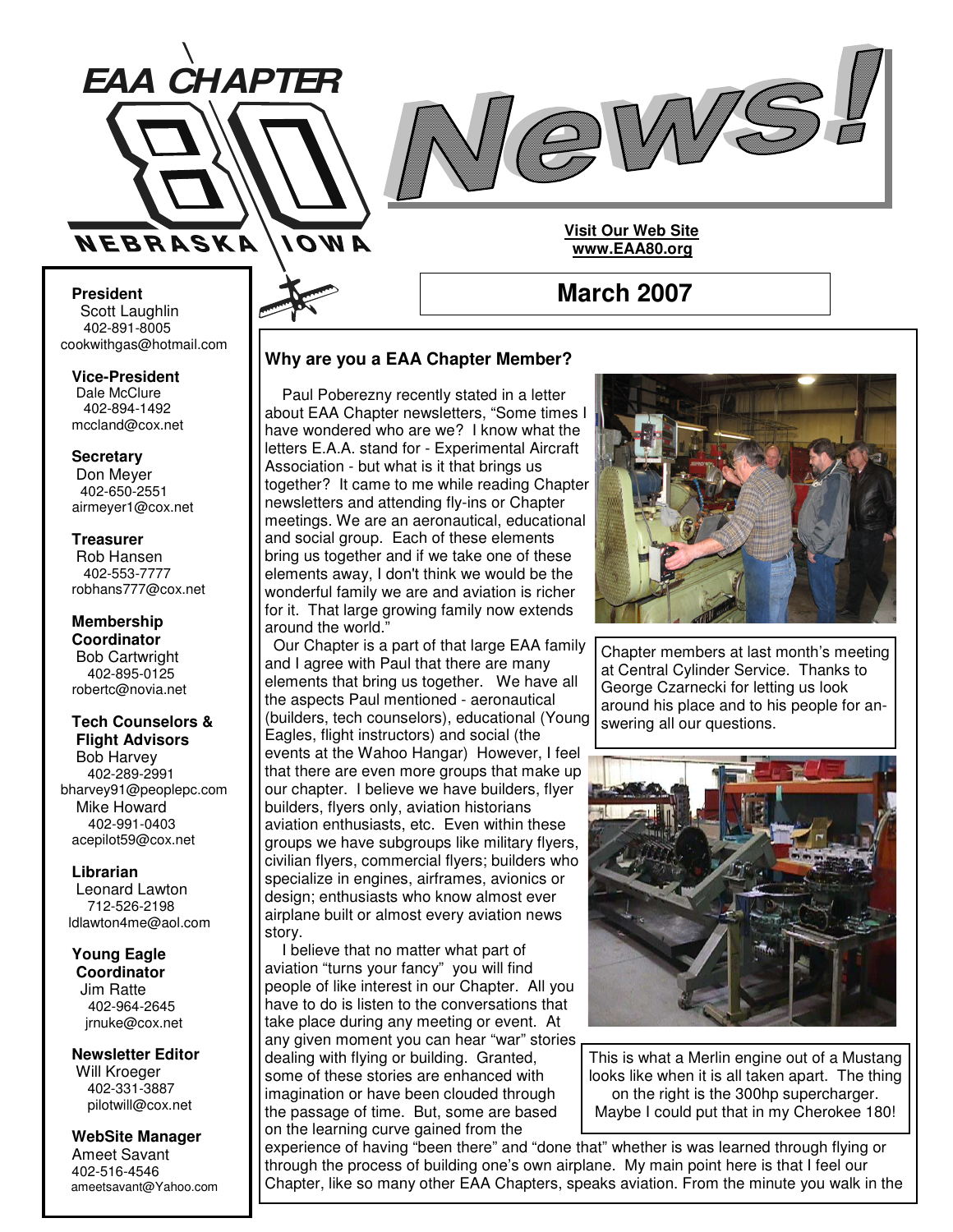| <b>FY2008 Budget Contains Aviation User-Fee Proposal:</b><br>There are a lot of issues on this topic and a lot of places to                                                                                                                                                                                                                                                                                                                                                                                                                                                                                                                                                                                                                                                                                                                                                                                                                                                                                                                                                                                                                                                                                                                                                                                                                                                                                                                                                                                                                                                                   |                                                                                                                                                                                                                                                                                                                                                                                                                                                                                                                                                                                                                                                                                                                                                                                                                                                                                                                                                                                                                                                                                                                                                                                                                                                                                                                                                                                                                                                                                                                                                                                                                                                                                                                                                                                                                                                                                                                                                                                                                                                                                                                         |
|-----------------------------------------------------------------------------------------------------------------------------------------------------------------------------------------------------------------------------------------------------------------------------------------------------------------------------------------------------------------------------------------------------------------------------------------------------------------------------------------------------------------------------------------------------------------------------------------------------------------------------------------------------------------------------------------------------------------------------------------------------------------------------------------------------------------------------------------------------------------------------------------------------------------------------------------------------------------------------------------------------------------------------------------------------------------------------------------------------------------------------------------------------------------------------------------------------------------------------------------------------------------------------------------------------------------------------------------------------------------------------------------------------------------------------------------------------------------------------------------------------------------------------------------------------------------------------------------------|-------------------------------------------------------------------------------------------------------------------------------------------------------------------------------------------------------------------------------------------------------------------------------------------------------------------------------------------------------------------------------------------------------------------------------------------------------------------------------------------------------------------------------------------------------------------------------------------------------------------------------------------------------------------------------------------------------------------------------------------------------------------------------------------------------------------------------------------------------------------------------------------------------------------------------------------------------------------------------------------------------------------------------------------------------------------------------------------------------------------------------------------------------------------------------------------------------------------------------------------------------------------------------------------------------------------------------------------------------------------------------------------------------------------------------------------------------------------------------------------------------------------------------------------------------------------------------------------------------------------------------------------------------------------------------------------------------------------------------------------------------------------------------------------------------------------------------------------------------------------------------------------------------------------------------------------------------------------------------------------------------------------------------------------------------------------------------------------------------------------------|
| the chicken and the drinks for \$5.00. We will start the movie<br>right away and eat at the same time. Mid way through the<br>movie we will break for the business meeting. Then we will<br>resume the movie for those who want to stay. It is 73<br>minutes long. Yes, you can bring your own popcorn, but<br>please pick up after yourself.<br>Next month we will be covering Radio procedures. For a<br>preview see below.<br>Say It Right! Radio Communication in Today's Airspace<br>Wednesday, March 7, 2007 at 7:00 PM<br>Location: Bellevue West High School<br><b>Student Commons Area</b><br>1501 Thurston Ave, Bellevue<br>EVENTS: (B) - Breakfast / (L) - Lunch<br>York, NE<br>1st Sat<br>Chapter 1055 (B)<br>3rd Sat<br>Chapter 569 (0730-1030)<br>Crete, NE<br>April 17-23 SUN'n FUN 2007<br><b>Lakeland FL</b><br>www.sun-n-fun.org<br>April 21<br>Wings of Remembrance<br>Newton, KS<br>Spring Fly-In Pancake Breafast<br>May 5-6<br><b>Offutt AFB Airshow</b><br>Offutt AFB, NE<br>May 5<br>$Fly-in(B)$<br>Pella, IA<br>May 5<br>Red Oak, IA<br>$Fly-in(B)$<br>May 19<br>Point Lookout, MO<br>Fly-in<br>May 19<br>Fly-in (B) & Campout<br>Fulton, MO<br>Fly-in Salute to Veterans<br>May 26-27<br>Columbia, MO<br>Evelyn Sharpe Days<br><b>May 27</b><br>Ord, NE<br>June 22-24 RMRFI Fly-in (See info at right) Denver, CO<br>Wahoo Hangar and water system. Please get instruction<br>on the water system before you use it. It is not complicated,<br>but there is more to it then just turning the faucet on. We had<br>water all over the hangar a couple of months ago. | Aug 4 0900 Millard Airport. Supports the Strategic Air & Space<br>Museum Space Camp. 5th is rain date.<br>Aug 18, 0900, Millard Airport. Open<br>Sept 8/9, 0900 Plattsmouth Airport. Kass Kountry King Korn<br>Karnival (KKKKK)<br>Oct 13, 0900 Millard Airport. Open<br><b>EAA March Member Special - Tony Bingelis Books</b><br>The late Tony Bingelis' four highly regarded books on<br>homebuilding are available for a special price to EAA members<br>throughout the months of March and April. ENGINES: Practical<br>information for all aircraft builders, owners, restorers, and<br>mechanics. (224 pages) F15691; FIREWALL FORWARD: Engine<br>installation for amateur-built aircraft. (302 pages) F13950;<br>SPORTPLANE CONSTRUCTION: An essential handbook for light<br>aircraft homebuilders. (366 pages) F01395; and SPORTPLANE<br>BUILDER: Aircraft construction methods for the amateur builder.<br>(316 pages) F30140. They're available for the members' only price<br>of \$21.95 each, or collect all four for \$69.95. (F15692). Visit the<br>EAA Aeronautica website or call 800-843-3612 to order.<br>(From EAA ehotline)<br>The Rocky Mountain EAA Regional Fly-In (RMRFI) has<br>launched its newly redesigned website, www.rmrfi.org, featuring<br>easier navigation and a user-friendly layout. The new look includes<br>simplified registration process for volunteers and vendors;<br>communication of event information to pilots and the general<br>public; lodging and activity information; and recognition of partners<br>and sponsors. "This new Web site is the heart of our organization's<br>communication network, both internally among all 400+ volunteers,<br>and externally with the rest of the aviation community," said Jim<br>Cimiluca, RMRFI director. The 2007 RMRFI is scheduled for June<br>22-24 at Denver's Front Range Airport (FTG), located east of the<br>Denver metro area on the I-70 corridor, just six miles southeast of<br>Denver International Airport. (From EAA ehotline)<br>Special Thanks to Leonard Lawton for volunteering to be<br>our Librarian. |
| The Chapter 80 monthly meeting will be at 7:00PM on<br>Monday, March 12th at the main hangar of Hangar One at<br>Millard Airport, Omaha, NE. It is still located on South 132nd<br>Street between Q and Harrison.<br>March Program.<br>We will be showing the DVD Runway 16R. Scott is bringing                                                                                                                                                                                                                                                                                                                                                                                                                                                                                                                                                                                                                                                                                                                                                                                                                                                                                                                                                                                                                                                                                                                                                                                                                                                                                               | Young Eagles proposed schedule for this year.<br>April 21, 0900 Millard Airport. Open<br>May 19, 0900 Millard Airport. Open<br>May 27, Ord Airport (May be hosted by York EAA Chapter 1055)<br>June 16, 0900 Millard Airport. Supports the Strategic Air & Space<br>Museum Space Camp. 40 Campers. 17th is rain date.<br>June 30, 0800 Millard Airport. Open<br>July 7, 0800 Millard Airport. Supports the Strategic Air & Space<br>Museum Space Camp. 40 Campers 8th is rain date.<br>July 24, 0900, Millard Airport. Supports the Strategic Air & Space<br>Museum Space Camp. 12 Campers 25th is Rain date.                                                                                                                                                                                                                                                                                                                                                                                                                                                                                                                                                                                                                                                                                                                                                                                                                                                                                                                                                                                                                                                                                                                                                                                                                                                                                                                                                                                                                                                                                                           |
| Enthusiast?<br>No matter what your reason, one thing is for sure - you are<br>a part of an aviation family.<br>March Meeting Time & Location.                                                                                                                                                                                                                                                                                                                                                                                                                                                                                                                                                                                                                                                                                                                                                                                                                                                                                                                                                                                                                                                                                                                                                                                                                                                                                                                                                                                                                                                 | While the proposed FAA budget has been getting all the press,<br>there still are other things going on in the FAA. They have<br>proposed changes to Part 61. For a good breakdown on these<br>changes go to<br>www.aopa.org/whatsnew/newsitems/2007/070215part61-position.pdf                                                                                                                                                                                                                                                                                                                                                                                                                                                                                                                                                                                                                                                                                                                                                                                                                                                                                                                                                                                                                                                                                                                                                                                                                                                                                                                                                                                                                                                                                                                                                                                                                                                                                                                                                                                                                                           |
| door to the minute you leave, aviation is in the air.<br>So, why do you come to the Chapter Meetings? Are you<br>a story teller or listener? Builder and/or flyer? Historian?                                                                                                                                                                                                                                                                                                                                                                                                                                                                                                                                                                                                                                                                                                                                                                                                                                                                                                                                                                                                                                                                                                                                                                                                                                                                                                                                                                                                                 | get information on it. I could not do justice if I tried to explain it all.<br>So, for a good discussion on the user fees go to:<br>http://www.eaa.org/govt/user_fees_eaa_briefing.html                                                                                                                                                                                                                                                                                                                                                                                                                                                                                                                                                                                                                                                                                                                                                                                                                                                                                                                                                                                                                                                                                                                                                                                                                                                                                                                                                                                                                                                                                                                                                                                                                                                                                                                                                                                                                                                                                                                                 |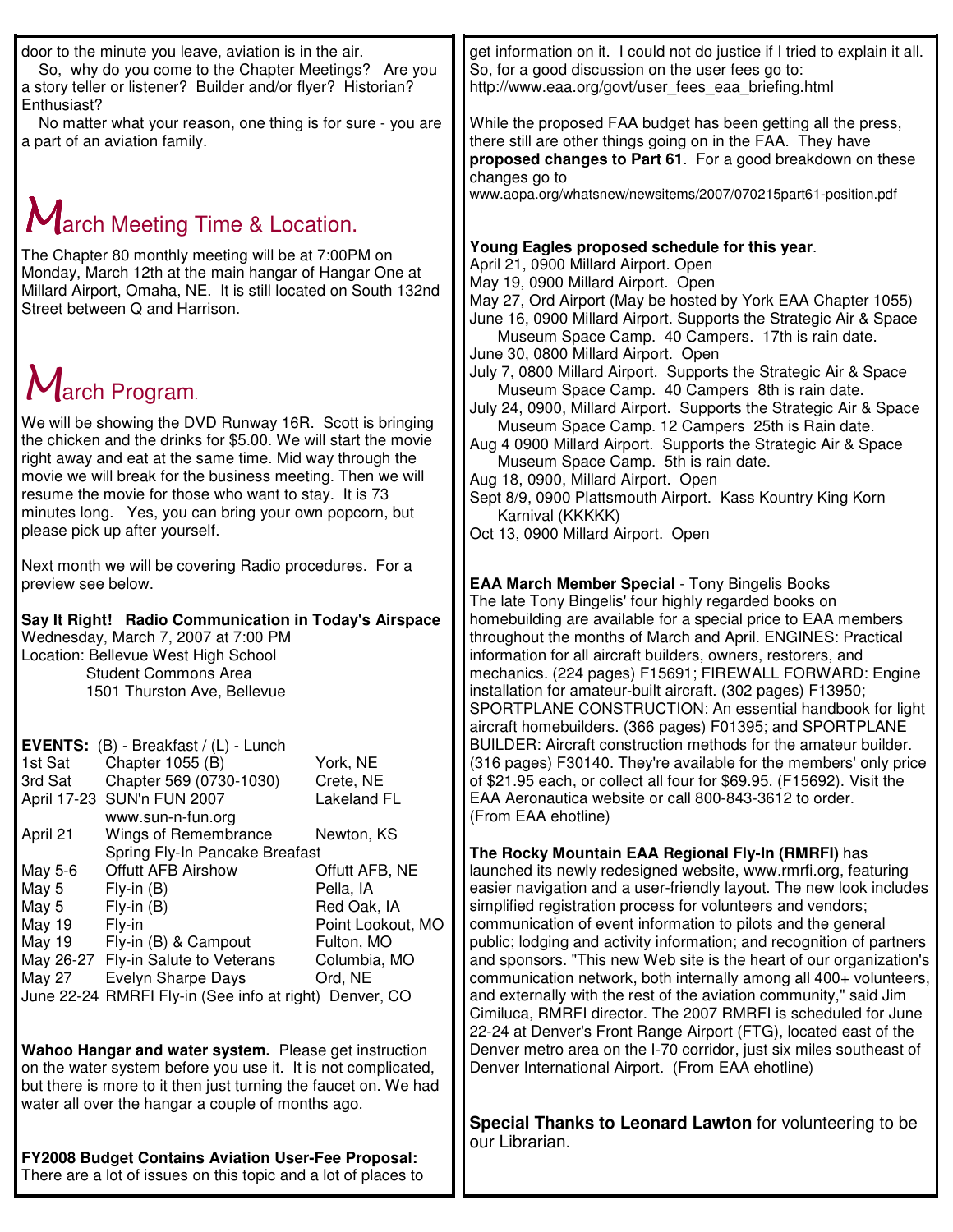### *EAA Chapter 80* February 12, 2007 *Official Meeting Minutes*

The meeting was called to order by President Scott Laughlin at 7:00 at Central Cylinder Service, Omaha, NE.

Three guests were in attendance and we invite them to join our chapter.

A raffle was held and the winner donated the \$21.00 to the chapter. Thank You!

### **Treasurers Report**:

· Treasurer Rob Hansen reported expenses of \$2,568.74, income of \$1223.00 and a balance of \$2,863.29 in the checking account. Total cash assets were reported to be \$11,740.21. A motion was made and passed to accept the treasurer's report.

### **Meeting Minutes**:

A motion was made and passed to accept the previous month's minutes.

### **Young Eagles**:

No Report

### **Builder's Reports**:

Numerous builder reports were received, Bob Cartwright reported on his RV-7 progress and TW brought us up to date on his RV-6

### **Tech Counselor / Flight Advisor:**

- No Reports
- **Fly-out/Event Schedule:**
	- None Scheduled

# **Librarian Report:**

Leonard Lawton has assumed responsibilities for the library.

## **Old Business;**

- · TW reported on the heating upgrade at the Wahoo hanger. A timer and Hobbs Meter were installed to assist in charging for the gas used. There is 1 airplane in the hanger at this time.
- The scales have been located and TW will track them for the chapter.
- Ward has certificates for outgoing officers.

### **New Business:**

None discussed due to our program

### **Web Site:**

Ameet Savant needs history of the chapter, project updates and aviation articles for the web site.

### **Program:**

Our February program was provided by George Czarnecki and his employees of Central Cylinder Service. They provided us with valuable information regarding aircraft engines and many questions were answered for the members. TW presented all members of Central Cylinder Services with flashlights for staying late to present the program.

The meeting was adjourned before the program started.

## Don Meyer

Jim Rush sent me this web site. **Good photos and video of air shows.** http://www.airshowbuzz.com/index.php

**FOR SALE**: Fly a tail dragger!! We are looking for 2 additional partners for our '41 Piper J-5 Cub. Fresh annual in November. Hangar at Blair Municipal. Partnership would be \$4,000 each for 2 new partners. Contact Bob Moser - Home 216-4847 / Cell 333-4847 email bobmoser@cox.net

**FOR SALE**: 1974 C 172M N12976, TT2190.9hr Good Compression, Audio switching panel, Avionics Master, Dual RT328D, Dual Nav Com 760 channel, Davtron digital radial ind, Narco AT150 Transponder, ToMorrow 604 Loran, ILS and MK Beacon, ADF, New Speaker, EGT, Hour Meter No Damage History, Aircraft hangered at MLE \$30,000. Bob Harvey 402-289-2991.